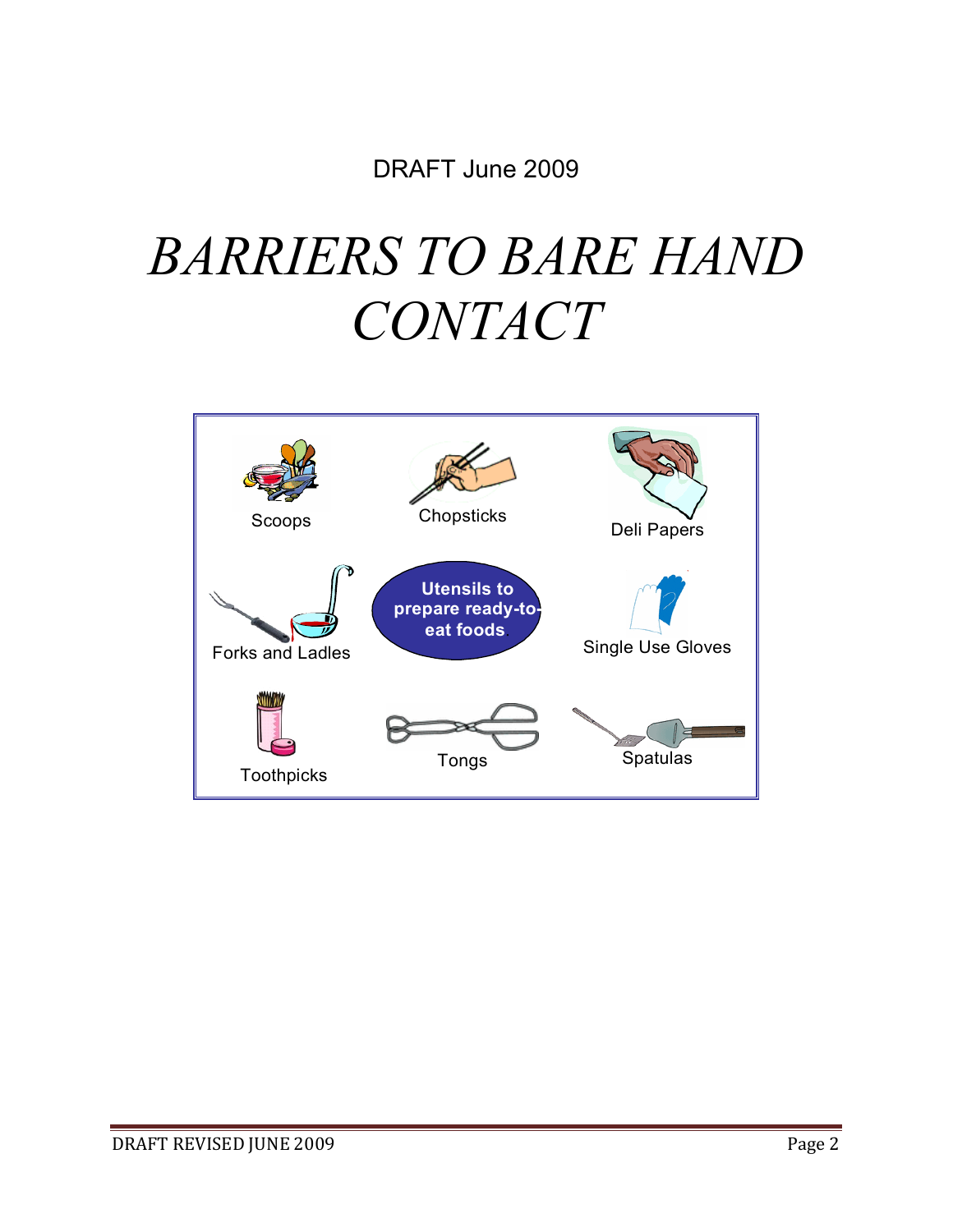**Thank you again for your efforts and focus on Food Safety and support of the Barriers to Bare Hand Contact.**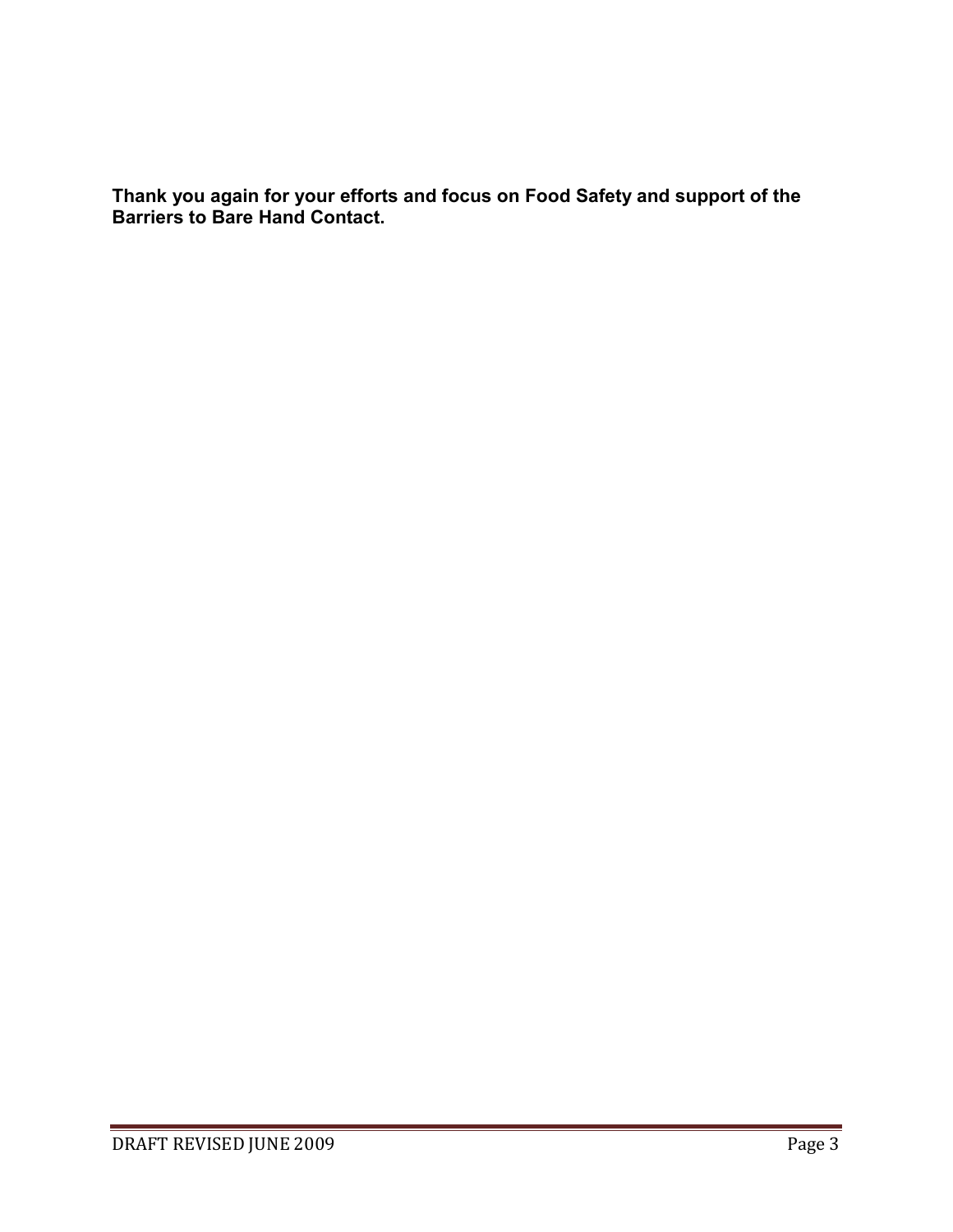# Table of Contents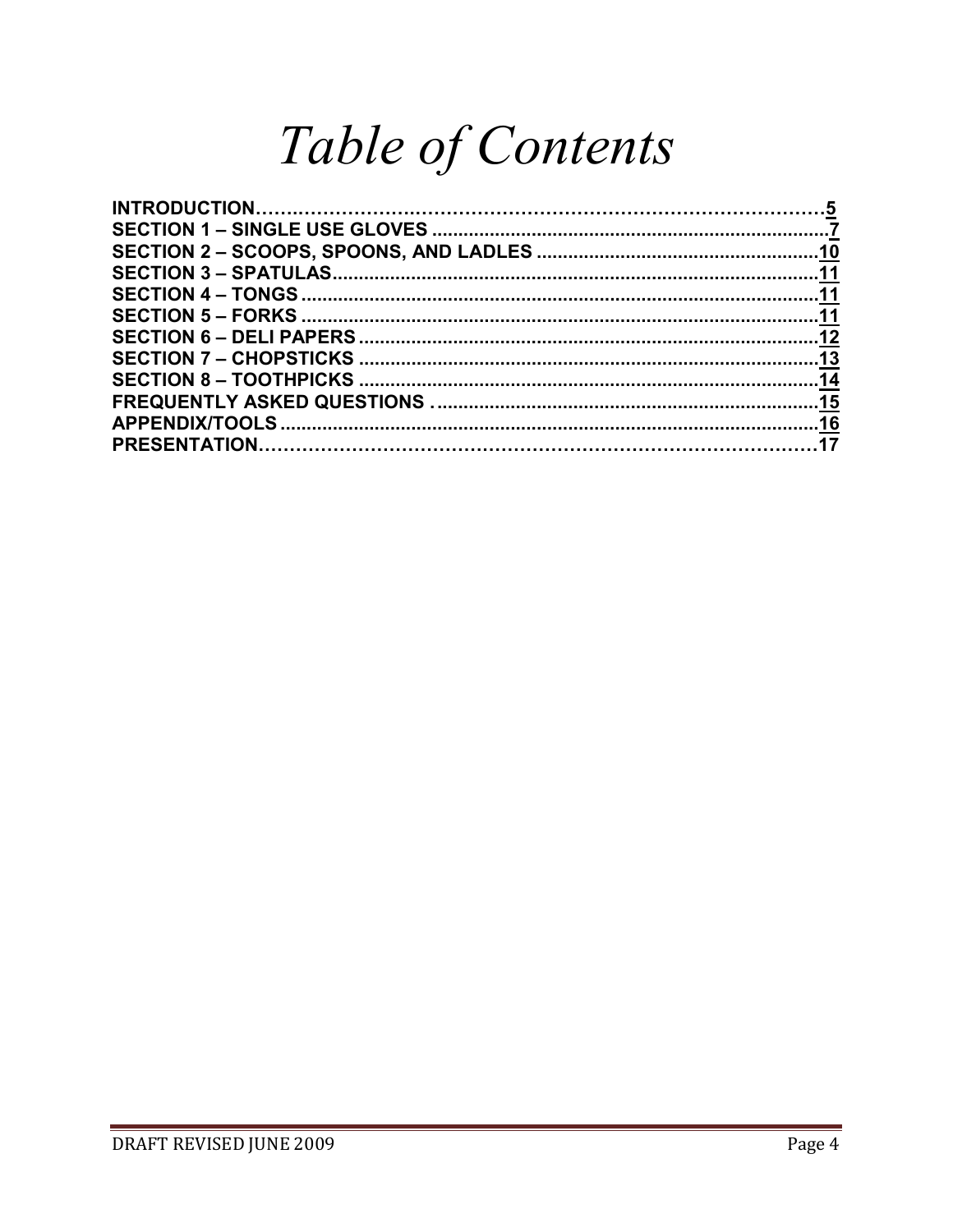# *Introduction*

The Barriers to Bare Hand Contact Training Manual has been developed to be used as a teaching and training tool for consumers, industry, and regulatory to demonstrate the industry's best practices regarding bare hand contact barriers and alternatives to bare hand contact.

A Power Point presentation is also available \_location\_\_ to be used for teaching purposes?

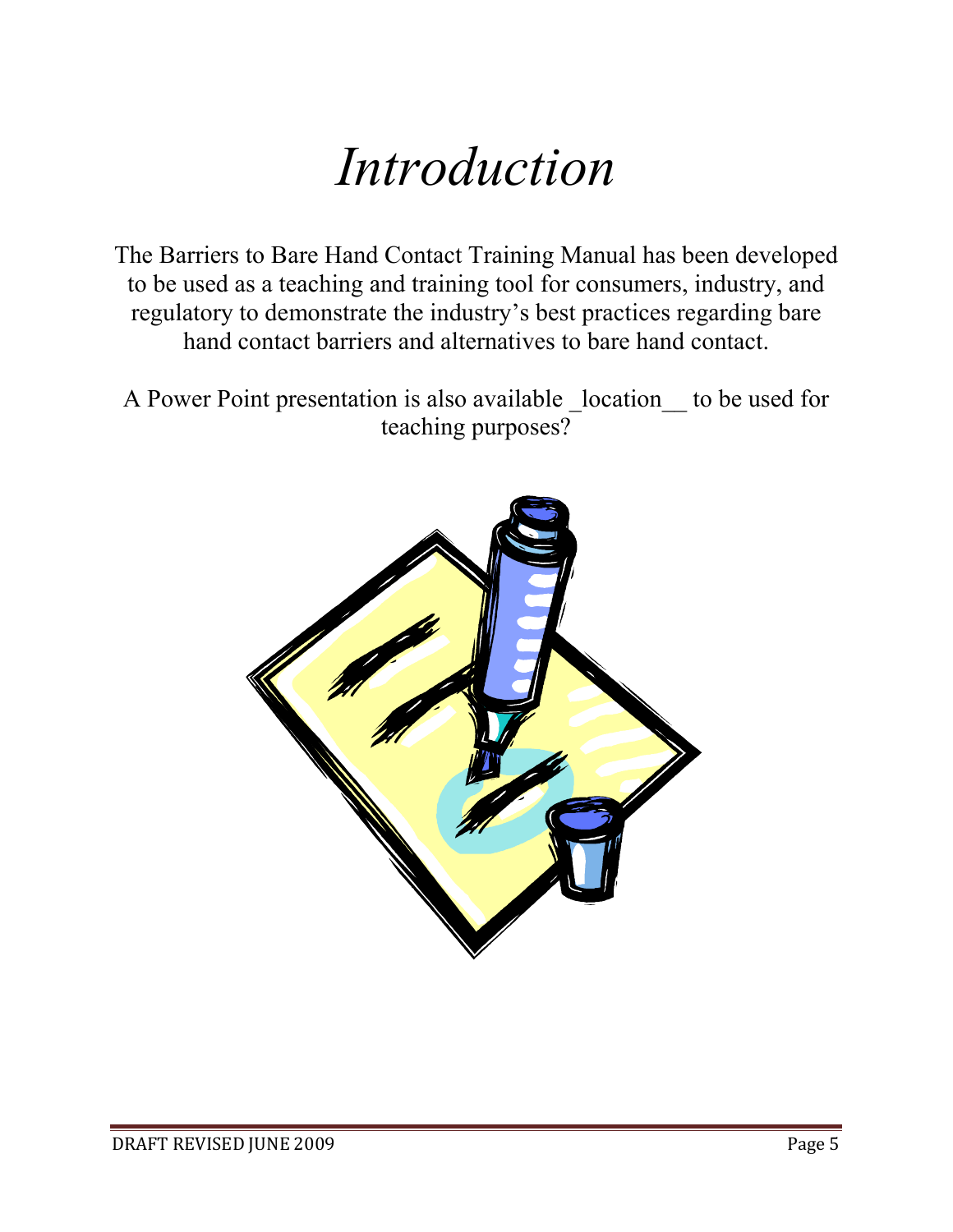# *Bare Hand Contact Reference Material*

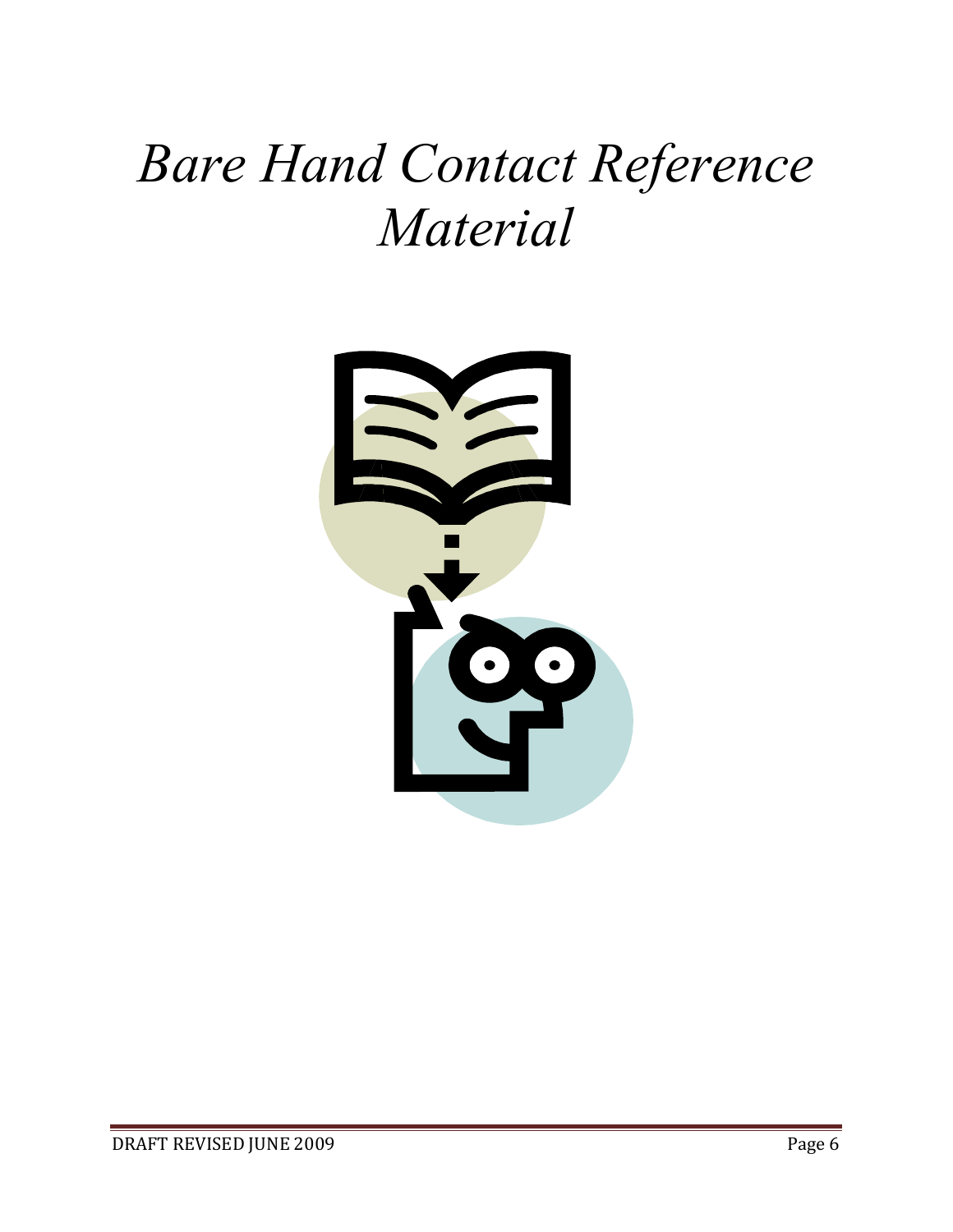## **SECTION 1 – SINGLE USE GLOVES**

#### *(ADD GLOVE PICTURE)*

#### **Section 1.1 – When Should a Food Worker Use single use gloves**

- 1. The correct use of glove barriers for certain food handling tasks, single-use gloves can be an effective barrier against the transmission of microorganisms, such as bacteria & viruses, from fingertips or foods
- 2. Handwashing is a primary barrier to cross contamination; barrier utensils & gloves are a secondary barrier
- 3. Single-use gloves are defined as a "utensil" in the FDA Food Code
- 4. Glove barriers work when handling any ready-to-eat food and another utensil does not provide the hand dexterity for the task (example: slicing carrots or celery). One glove may work on one hand with a utensil used by the other hand.

#### **Section 1.2 – Gloves must be worn when:**

- 1. If you have a bandage, infection, cut or sore on hands or arms and avoid direct food handling duties temporarily.
- 2. When food workers wear artificial nails or fingernail polish must wear disposable gloves when handling food.
- 3. Glove use is optional to handle raw meats, but can be used for preparation tasks such as breading/battering meats, poultry, seafood, or vegetables

#### **Section 1.3 – Glove Barriers Must be task specific**

- 1. Use gloves for designated food task only. Disposable gloves are task-specific and should never be worn continuously
- 2. Gloves designated for food use should not be used for non-food tasks, such as taking out the garbage, handling money, cleaning surfaces, etc.
- 3. Use vinyl, nitrile synthetic, or latex gloves when handling foods near a heat source cooking area, rather than poly (polyethylene) gloves, which are not resistant to heat.

#### **Section 1.4 – Avoid Cross contamination by washing hands and changing gloves**

- 1. If you handle raw meats, poultry, or seafood with gloves on, do not touch readyto-eat or cooked foods without washing hands and changing gloves.
- 2. Remove or change gloves when you change activity (from making sandwiches to making change) or whenever you leave your workstation; wash hands in between before re-gloving.
- 3. Consider using task-specific colored gloves for cross contamination prevention.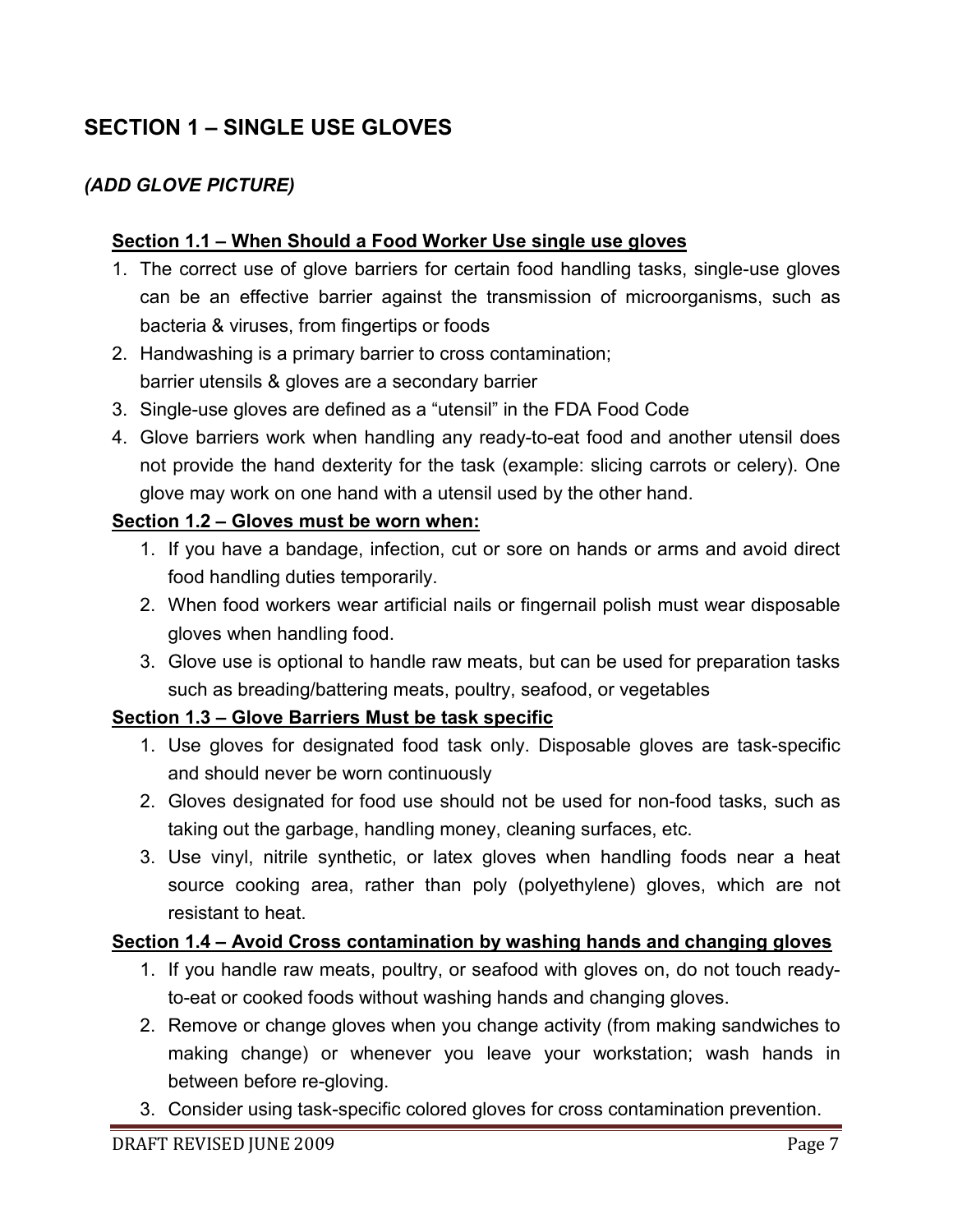#### **Section 1.5 – Glove Change Frequency**

- 1. Change gloves periodically and wash hands each time before & after gloving.
- 2. After handwashing, dry hands thoroughly before donning gloves to make them easier to slip on
- 3. Base the frequency of glove changing on TASK changes.
- 4. Remove gloves if doing different task not handling ready-to-eat foods (RTE)
- 5. Change gloves to handle a raw food or different raw species (raw chicken to raw beef);
- 6. Change gloves to handle another RTE food that might transfer a flavor or food allergen)
- 7. Wash hands and re-glove if a glove develops a hole or tear during usage.
- 8. Change gloves after sneezing, coughing, or touching your hair or face.

#### **Section 1.6 – Four Common Glove Materials**

- 1. Poly Gloves
- 2. Latex Gloves
- 3. Vinyl Gloves
- 4. Nitrile Gloves

#### **Section 1.7 – Glove Size**

- 1. Glove size is important for safety and comfort.
- 2. Select the right size for your hand— from small to extra large.
- 3. Poly, Vinyl, Latex, & Nitrile usually come in 4 or 5 sizes Small, Medium, Large, X or XX-Large
- 4. Glove sizes are measured across the widest part of the palm as shown.

#### **Section 1.8 – Avoid Cross Contamination with Cut Resistant Gloves**

- 1. If wearing a cut-resistant glove to cut or handle raw or ready-to-eat food, wear a larger disposable glove over top to avoid cross-contamination of the reusable cut-resistant glove.
- 2. Wash, rinse & sanitize the cut-resistant glove between uses.

#### **Section 1.9 – Glove Removal**

- 1. To remove disposable gloves correctly, grasp at the cuff and peel them off inside-out.
- 2. DO NOT remove and re-use gloves OR re-wash single-use food contact gloves for multiple tasks.

#### **Section 1.10 – Selecting the Right glove for the Right Job**

1. TASK SPECIFIC usage & qualities-- not time specific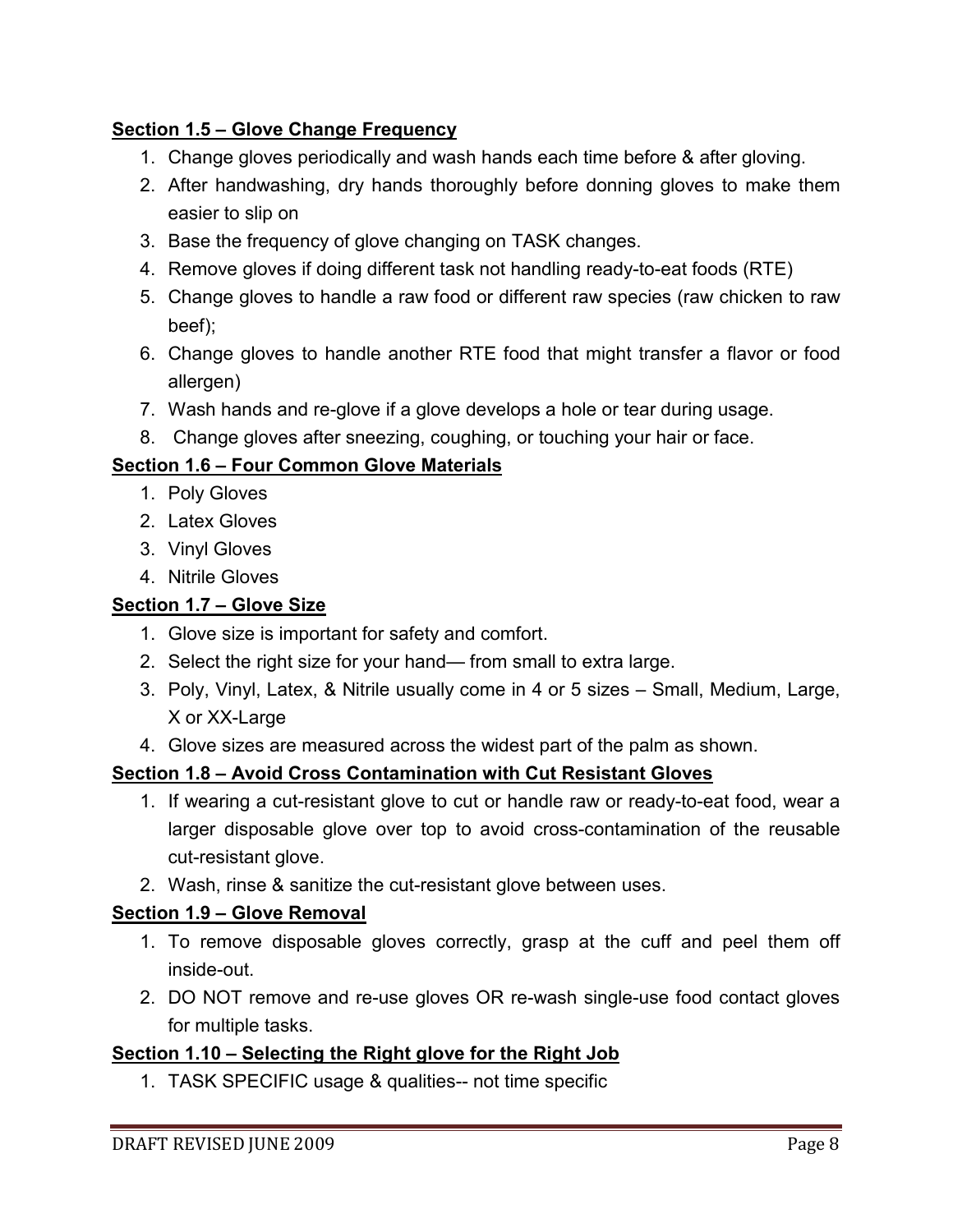- 2. Overall durability—Nitrile & Latex for durability for longer single tasks. Vinyl & Polyethylene for shorter general food handling tasks
- 3. Light duty tasks " to high dexterity & durability (loose fit polyethylene vs. form fitting)
- 4. Texture on gloves for grip, tactile sensitivity or comfort
- 5. Powdered or powder-free
- 6. Color-coded for cross-contamination prevention & visibility when handling foods
- 7. Heat resistance around cooking equipment
- 8. Cuff length extended (elbow length)
- 9. Dispensing -- station based for one quick use or location for RTE food handling & handwashing

10. Cost

#### **Section 1.11 – Powdered or Powder Free Glove Barriers**

- 1. Powder makes gloves easier to put on & absorbs perspiration, but some users prefer no powder
- 2. Level of donning powder (if used)
	- *Powdered gloves* do not exceed 120 mg per glove (vinyl, nitrile, latex)
		- USP (United States Pharmecopia) Monograph for sterile Absorbable Dusting Powder
		- Acts as a donning lubricant
		- Must be minimal
		- No talc or unsterilized powders
	- *Powder-free gloves* (vinyl, nitrile, latex)
		- Contain no more than 2 mg trace powder per glove
		- Some form-fit gloves are polyurethane coated or washed in chlorine to eliminate powder
		- Poly gloves contain no powder

### **Section 1.12 – Basic Poly or Cast Poly Gloves**

- 1. "Basic seamed poly" glove –film extruded known as "blown polyethylene" & can be white, opaque, or colored. Usually a loose fit. Less dexterity than form-fit gloves. Do not contain powder. Seamed on the edges.
- 2. "Cast poly" has a better fit & softer feel than basic blown poly. Easier to slip on & sometimes textured for better grip.
- 3. Light duty, short tasks & not best for cooking areas (approx. melt point 200 degrees F.)
- 4. Lowest cost for all poly types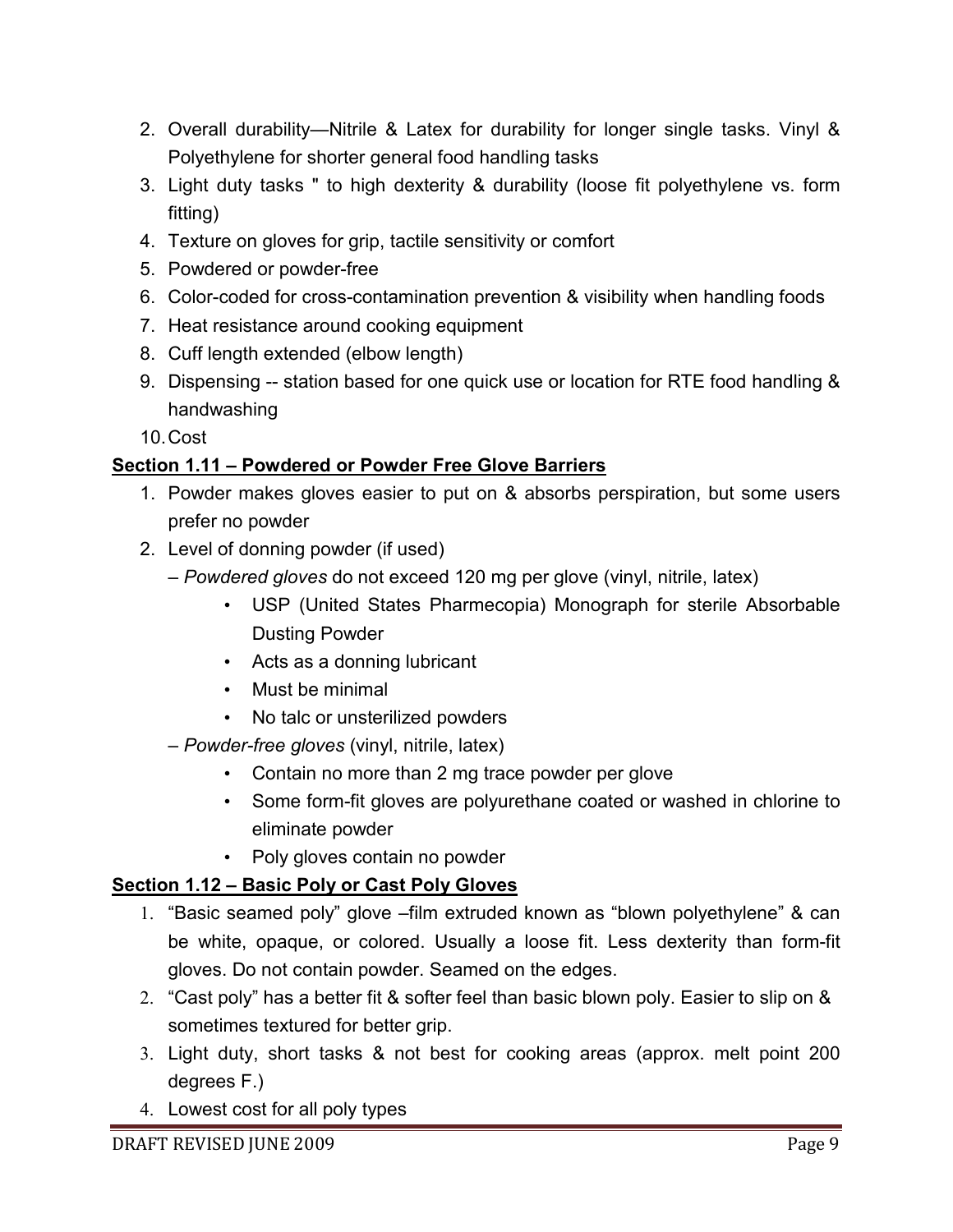5. Elbow length gloves are for special light duty tasks requiring arm length reach or deep containers

#### **Section 1.13 – Rapid Dispensing or Short Task Poly Gloves**

- 1. Loose fitting gloves are also designed in fingered glove or a mitt with unique dispensing systems to enable quick one-handed donning
- 2. For single tasks that require frequent glove changing in a fast-paced
- 3. environment. Applications may only use one glove
- 4. Seamed edge glove
- 5. HDPE is more heat-resistant (different resin) than LDPE (200°F vs. 240°F for HDPE), but *not best for hot food tasks*
- 6. Low cost

## **SECTION 2 - SCOOPS, SPOONS, AND LADLES**

*(Add Picture)* 



#### **Section 2.1 – When Should a Food Worker Use Spoons, Scoops, and Ladles**

1. Spoons, scoops and ladles are used by foodhandlers, servers and customers when preparing, portioning or serving liquid or solid food.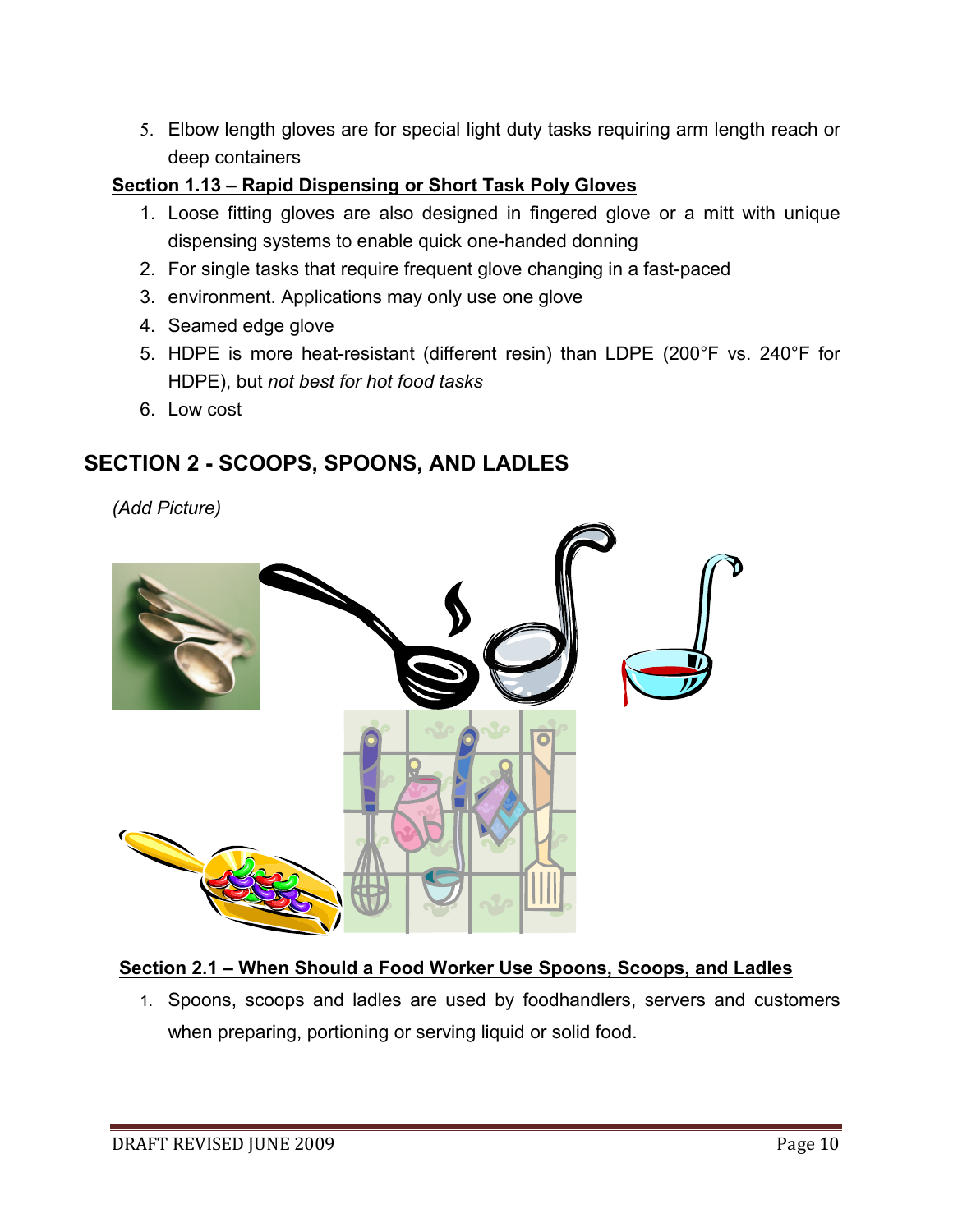- 2. The construction and design of the food contact surface should follow FDA Food Code requirements in section 4-201.11 and be durable and able to retain the characteristic qualities under normal conditions.
- 3. All utensils should be washed, rinsed, sanitized and air dried between uses and at least every 4 hours when being used.
- 4. When there are pauses in the preparation, portioning or serving of food. in-use utensils must be stored in a manner to prevent bacterial growth such as in the food, in a clean and protected environment, or under running water at a minimum temperature of 135F.
- 5. In-use utensils may not be stored in chemical sanitizer or ice.

#### **Section 2.2 – Using Scoops**

- 1. Scoops are available in many different sizes and are an ideal utensil for portion control.
- 2. When using a scoop with a release trigger prevent the release trigger from touching the food. This prevents pathogens from the hand transferring to the food.
- 3. Scoops can be used with our without the use of other barriers. Scoops are a practical alternative to handling food with bare hands in many situations. Scoops may be used as a stand alone tool or in conjunction with another barrier such as gloves.

#### **Section 2.3 – Using Spoons**

- 1. Spoons typically have no predetermined serving size or shape.
- 2. When using spoons for tasting, the spoon used for tasting must only be used once. Disposable or single serving utensils can be used for this task.
- 3. Improper use of tasting spoons can lead to foodborne illness.
- 4. Spoons can be used with our without the use of other barriers. Spoons are a practical alternative to handling food with bare hands in many situations.
- 5. Spoons may be used as a stand alone tool or in conjunction with another barrier such as gloves.

#### **Section 2.4 – Using Ladles**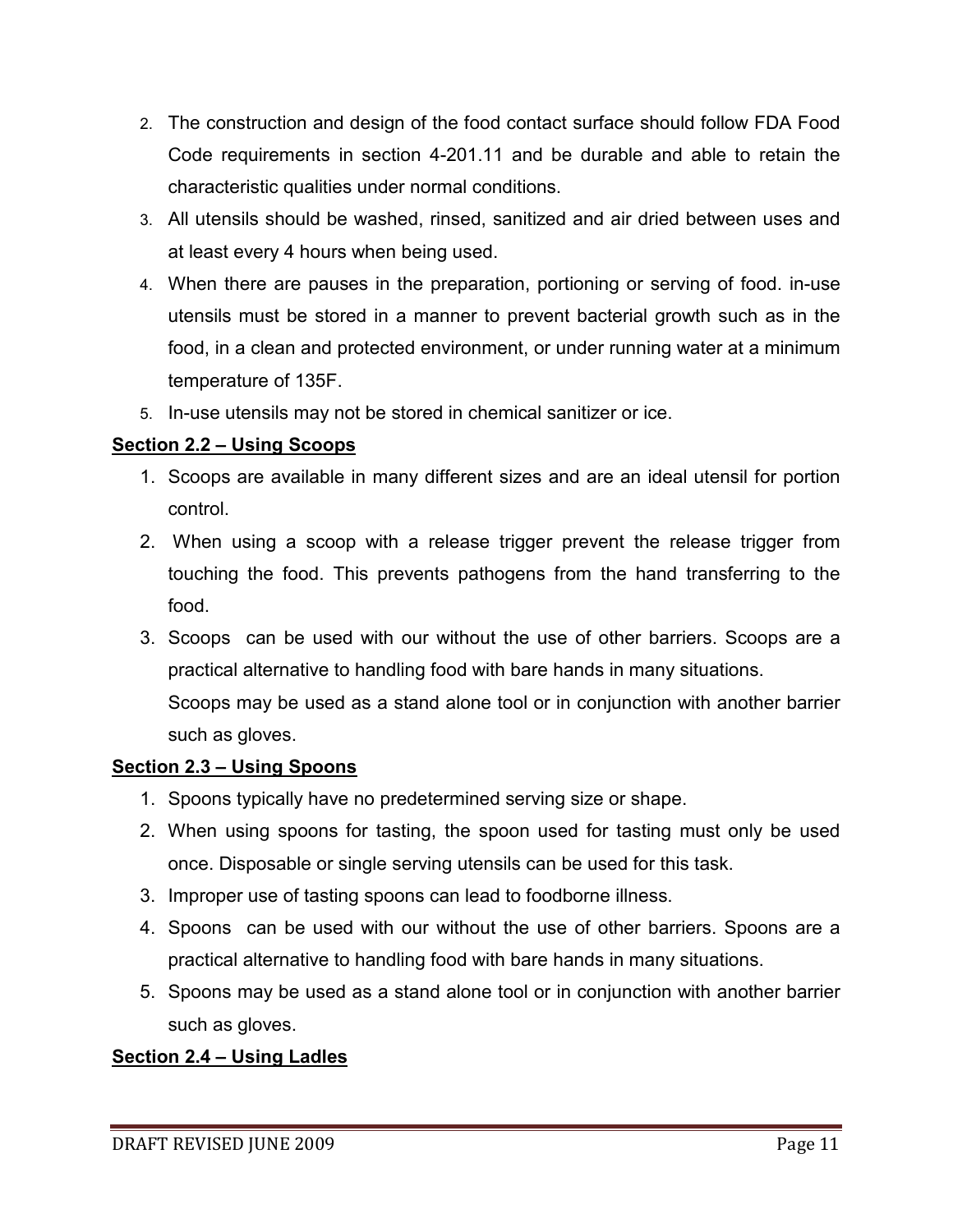- 1. Ladles are available in many different sizes and are an ideal utensil for portion control.
- 2. Ladles can be used with our without the use of other barriers. Ladles are a practical alternative to handling food with bare hands in many situations.
- 3. Ladles may be used as a stand alone tool or in conjunction with another barrier such as gloves.

## **SECTION 3 – SPATULAS**



*(Add Picture)*

#### **Section 3.1 – When Should a Food Worker Use Spatulas**

- 1. Spatulas are used to stir, scoop, spread, or lift food by foodhandlers, servers and customers.
- 2. The construction and design of the food contact surface should follow FDA Food Code requirements in section 4-201.11 and be durable and able to retain the characteristic qualities under normal conditions.
- 3. All utensils should be washed, rinsed, sanitized and air dried between uses and at least every 4 hours when being used.
- 4. When there are pauses in the preparation, portioning or serving of food. in-use utensils must be stored in a manner to prevent bacterial growth such as in the food, in a clean and protected environment, or under running water at a minimum temperature of 135F.
- 5. In-use utensils may not be stored in chemical sanitizer or ice.

#### **Section 3.2 – Using Spatulas**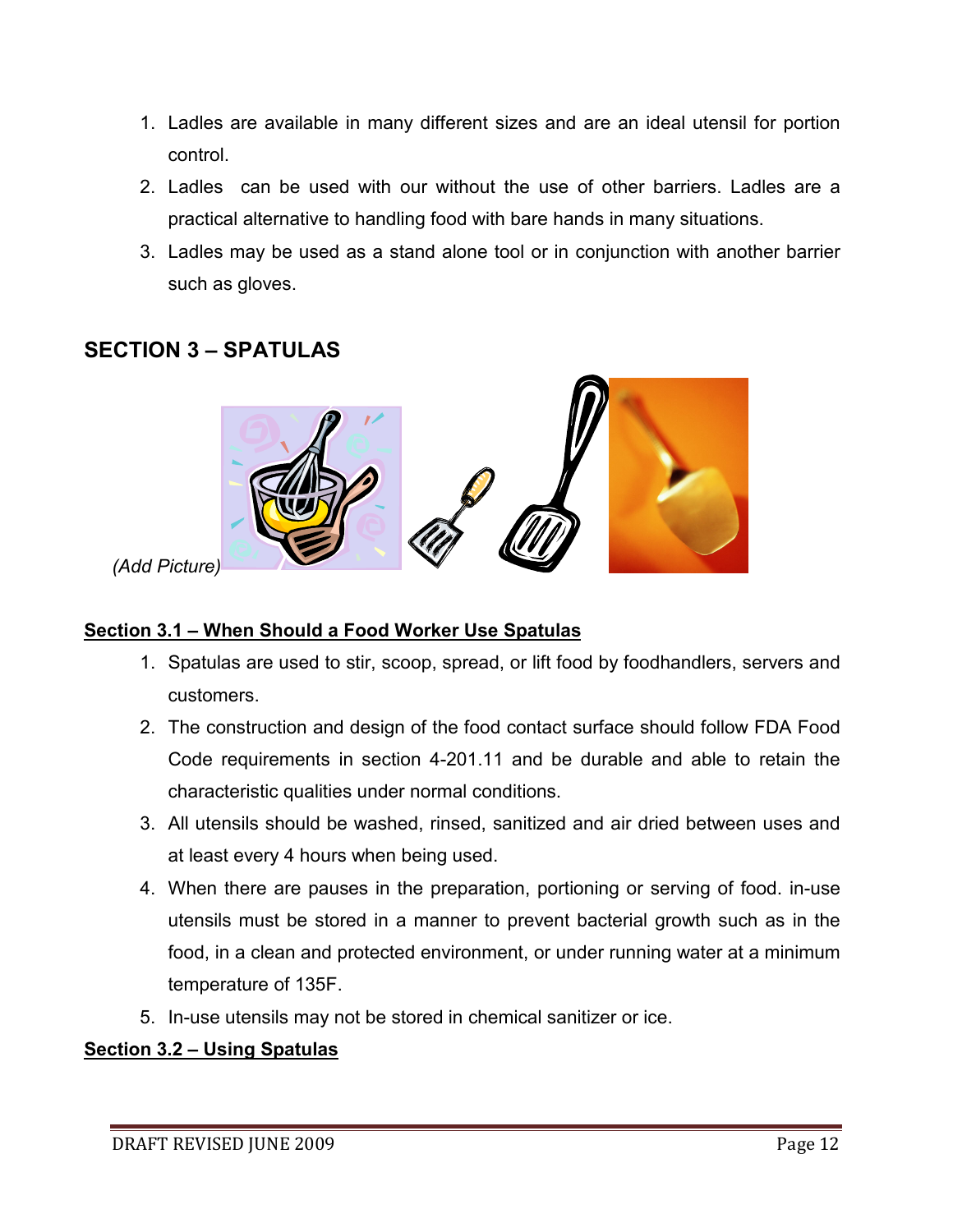- 4. Find a spatula that works best for the task. There are generalized and highly adapted designs widely available.
- 5. Spatulas should be dedicated to a specific task.
- 6. Spatulas can be used with our without the use of other barriers. Spatulas are a practical alternative to handling food with bare hands in many situations.
- 7. Spatulas may be used as a stand alone tool or in conjunction with another barrier such as gloves.

## **SECTION 4 – TONGS**



#### **Section 4.1 – When Should a Food Worker Use Tongs**

- 1. Tongs are used by foodhandlers and servers to grip or lift food, to move a food from one location to another during preparation or service and to to rotate food during cooking, especially during grilling.
- 2. The construction and design of the food contact surface should follow FDA Food Code requirements in section 4-201.11 and be durable and able to retain the characteristic qualities under normal conditions.
- 3. All utensils should be washed, rinsed, sanitized and air dried between uses and at least every 4 hours when being used.
- 4. When there are pauses in the preparation, portioning or serving of food. in-use utensils must be stored in a manner to prevent bacterial growth such as in the food, in a clean and protected environment, or under running water at a minimum temperature of 135F.
- 5. In-use utensils may not be stored in chemical sanitizer or ice.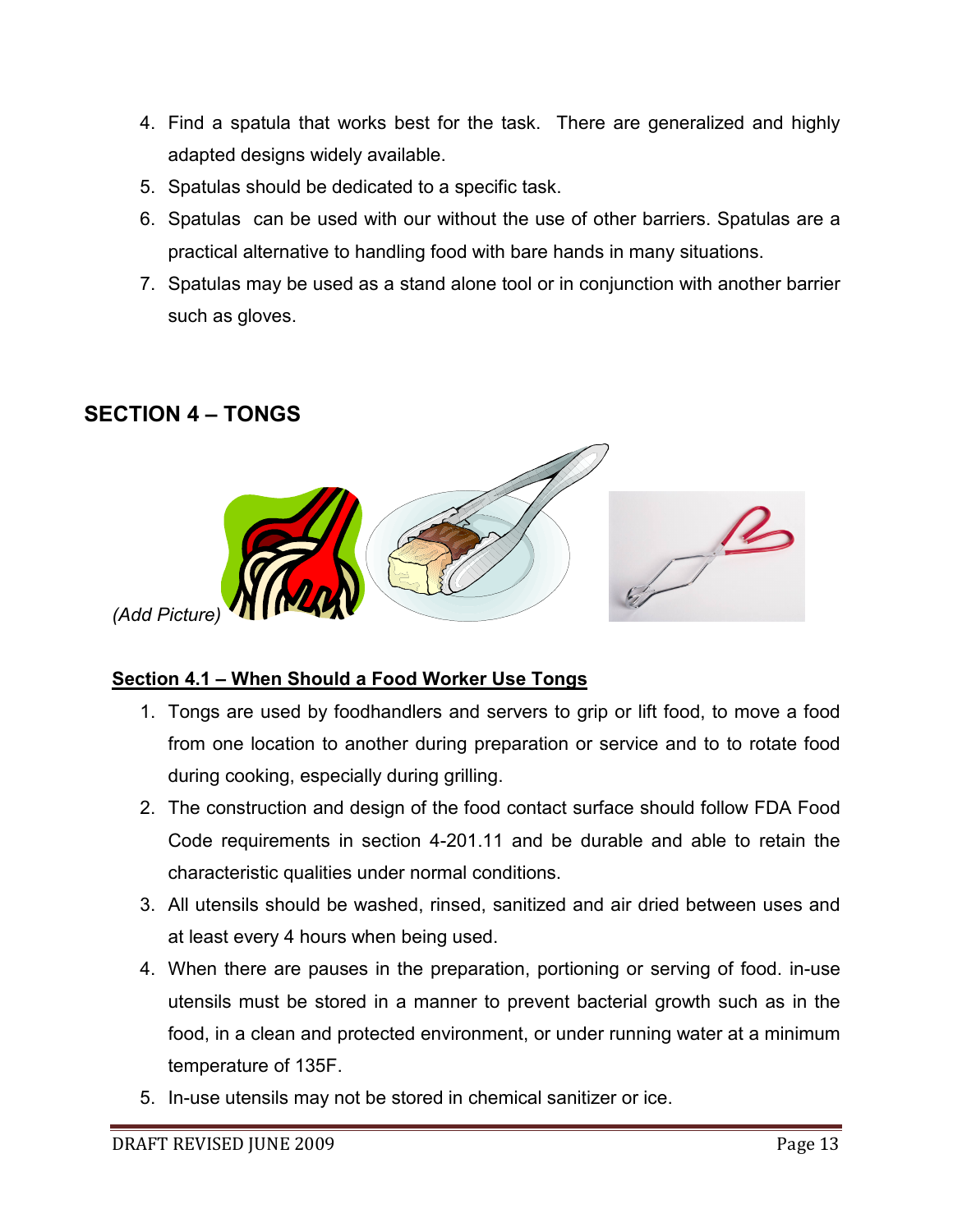#### **Section 4.2 - Using Tongs**

- 1. Tong are a practical alternative to handling food with bare hands in many situations.
- 2. Find a tong that works for the task. There are generalized and highly adapted designs widely available.
- 3. Specific tongs are desiged for picking up items such as sugar cubes, asparagus, shredded cheese, ice, salad, spaghetti, hamburgers, fish bones, melon balls, bagels, cooked crabs, garnishes and tea bags.
- 4. Tongs should be dedicated to a specific task.
- 8. Tongs can be used with our without the use of other barriers. Tongs are a practical alternative to handling food with bare hands in many situations.
- **9.** Tongs may be used as a stand alone tool or in conjunction with another barrier such as gloves.

### **SECTION 5 – FORKS**



*(Add Picture)*

#### **Section 5.1 – When Should a Food Worker Use Forks**

1. Forks are used by foodhandlers and servers to grip or lift food, to move a food from one location to another during preparation or service, to rotate food (while grilling for instance) during preparation and to hold or grip a roast on a meat carving station.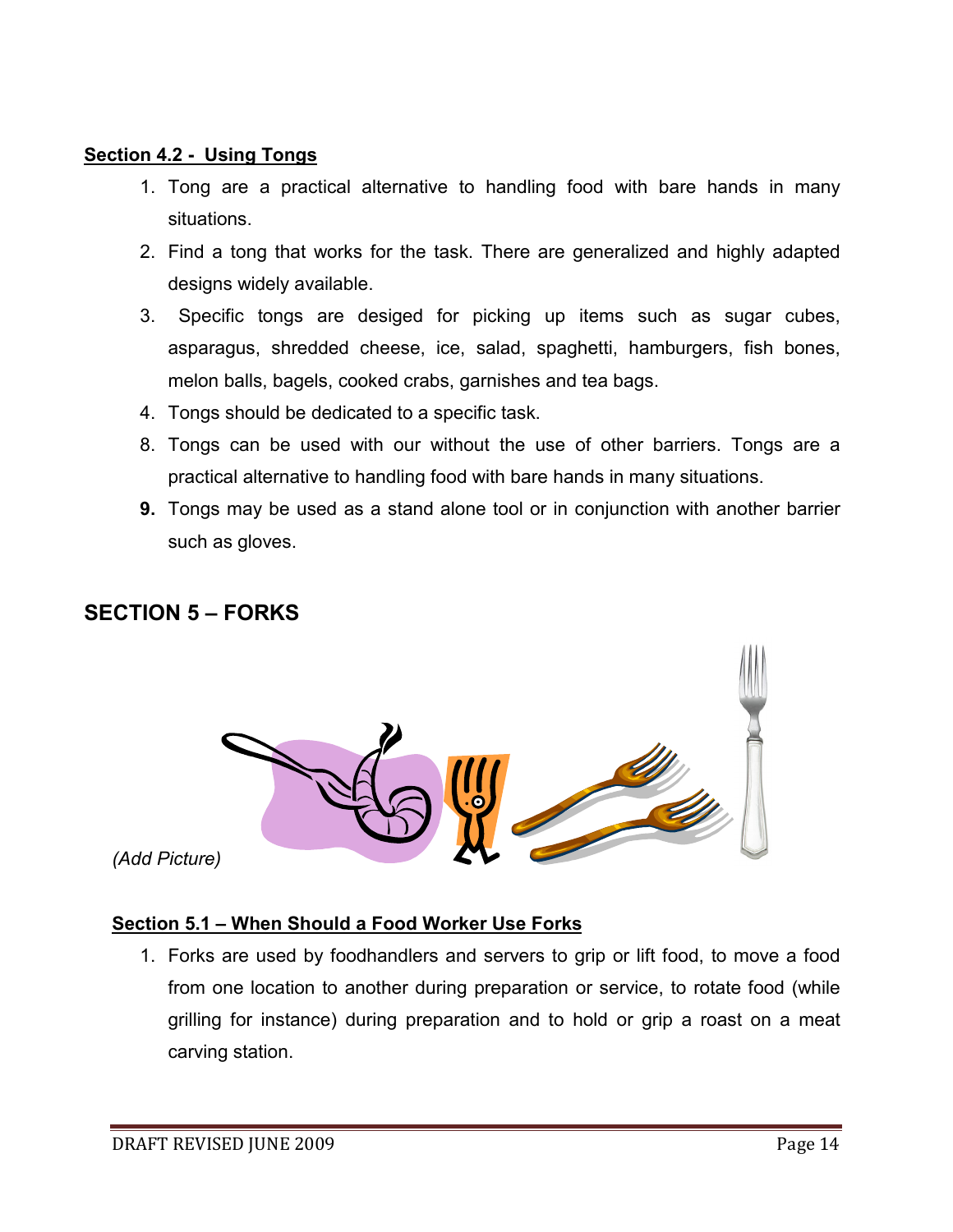- 2. The construction and design of the food contact surface should follow FDA Food Code requirements in section 4-201.11 and be durable and able to retain the characteristic qualities under normal conditions.
- 3. All utensils should be washed, rinsed, sanitized and air dried between uses and at least every 4 hours when being used.
- 4. When there are pauses in the preparation, portioning or serving of food. in-use utensils must be stored in a manner to prevent bacterial growth such as in the food, in a clean and protected environment, or under running water at a minimum temperature of 135F.
- 5. In-use utensils may not be stored in chemical sanitizer or ice.

#### **Section 5.2 - Using Forks**

- 1. Forks are a practical alternative to handling food with bare hands in many situations.
- 2. Forks should be dedicated to a specific task.
- 3. Forks designed and intended for single-use only must be discarded after each use.
- 4. Forks can be used with our without the use of other barriers. Forks are a practical alternative to handling food with bare hands in many situations.
- 5. Forks may be used as a stand alone tool or in conjunction with another barrier such as gloves.

## **SECTION 6 – DELI PAPERS**



*(Add Picture)*

#### **Section 6.1 – When Should a Food Worker Use Deli and Bakery Wrap**

1. Deli and Bakery Wrap are used by foodhandlers, servers/wait-staff and customers to provide a sanitary barrier between the bare hand and food.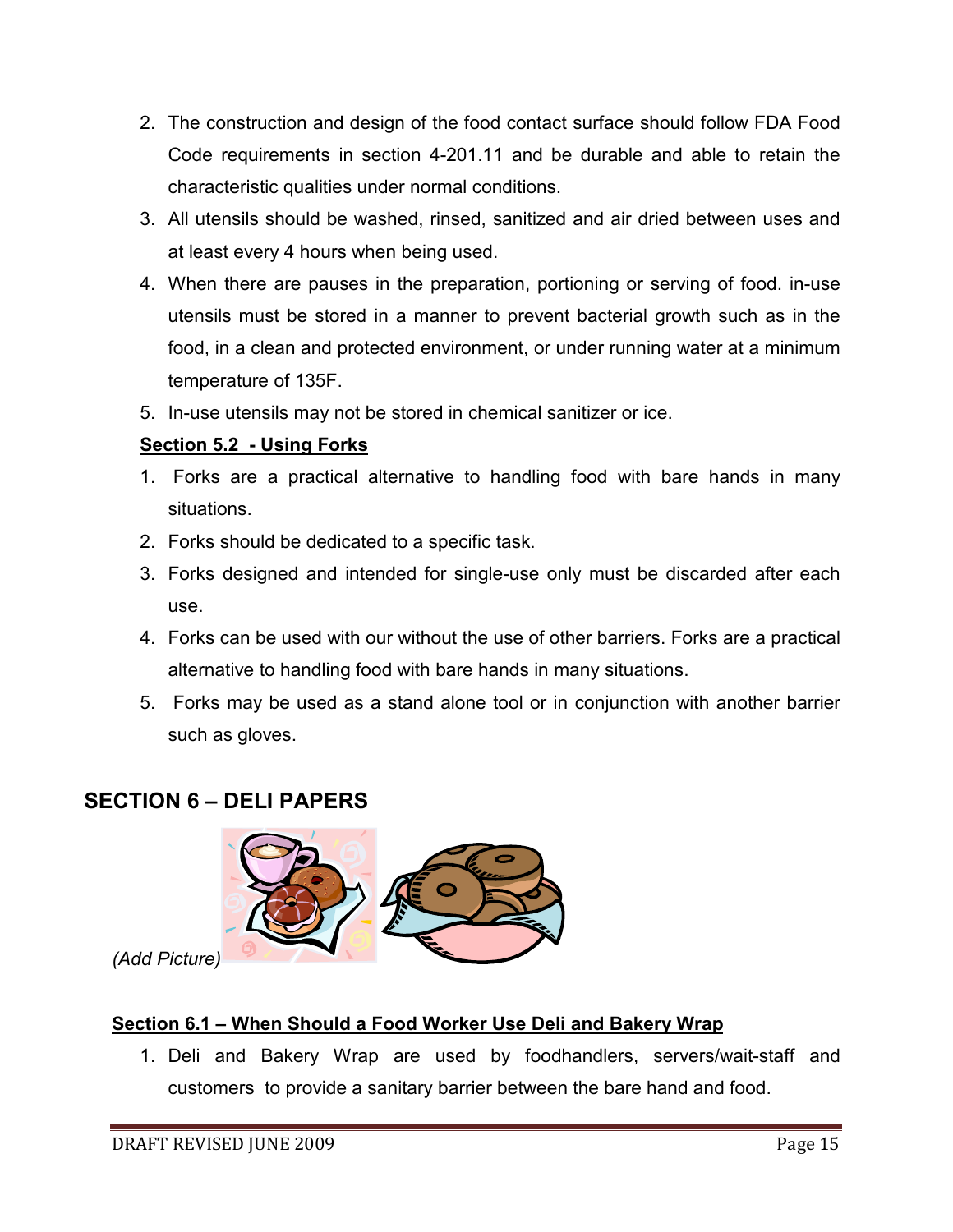#### **Section 6.2 – Selecting Bakery or Deli Wrap**

- 1. Operators or purchasing agents must ensure all wrap components are in compliance with the FDA, Title 21, CFR 177.1520
- 2. Sheets are manufactured in accordance to GMPs.
- 3. Manufacturers of food contact wraps or sheets must demonstrate that all components are safe for use and do not leech components or toxic elements onto the food.
- 4. MSD Sheets should be available to document wrap components and confirm compliance to federal regulations.
- 5. Sheets can be purchased in a variety of sheet sizes and packages from any restaurant or foodservice supply vendor.
- 6. Wrap can be dry waxed or without wax. Dry wax will absorb some liquid and prevent the seeping of product liquid onto the hands.
- 7. Dispensing packages should be well made to prevent contamination of the sheets from external debris and permit easy access to the sheet.
- 8. Sheets can be purchased in a variety of sheet sizes and packages from any restaurant or foodservice supply vendor.
- 9. Food service operators should select wrap based on intended purpose.

#### **Section 6.3 – Using Deli and Bakery Wrap**

- 1. Sheets should be dispensed one at a time without tearing or contaminating the remaining sheets.
- 2. If sheets are used as the primary barrier, foodhandlers should discard used sheets immediately after use. Sheets should not be reused or remain with the food.
- 3. Store the dispensing container in a location to prevent cross contamination from other food or debris.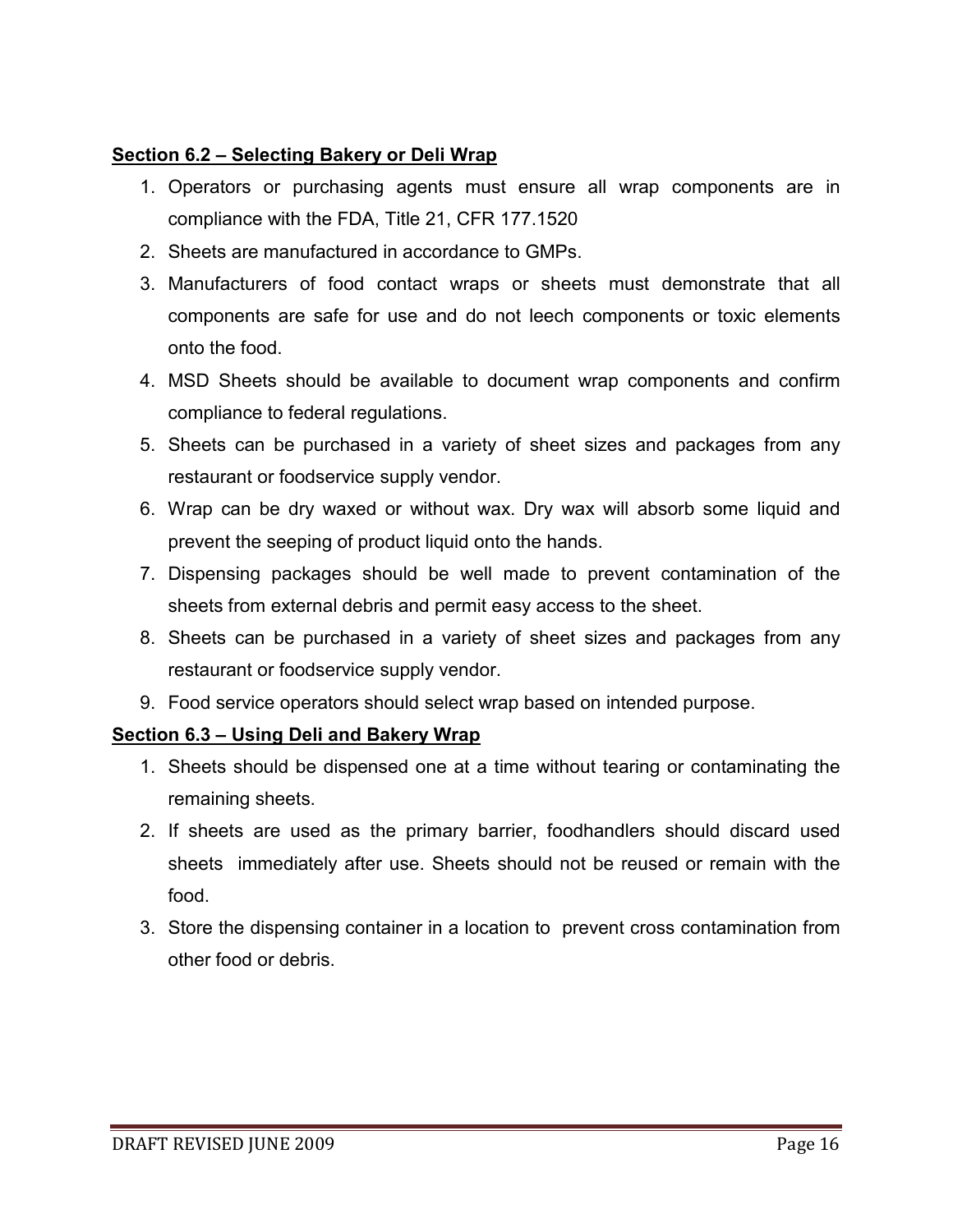## **SECTION 7 – CHOPSTICKS**

*(Add* 



#### **Section 7.1 – When Should a Food Worker Use Chopsticks**

- 1. Chopsticks are usually used by consumers for eating but foodhandlers may used chopsticks to move food from one location to another during preparation or service.
- 2. The construction and design of the food contact surface should follow FDA Food Code requirements in section 4-201.11 and be durable and able to retain the characteristic qualities under normal conditions.
- 3. All utensils should be washed, rinsed, sanitized and air dried between uses and at least every 4 hours when being used.
- 4. When there are pauses in the preparation, portioning or serving of food. in-use utensils must be stored in a manner to prevent bacterial growth such as in the food, in a clean and protected environment, or under running water at a minimum temperature of 135F.
- 5. In-use utensils may not be stored in chemical sanitizer or ice.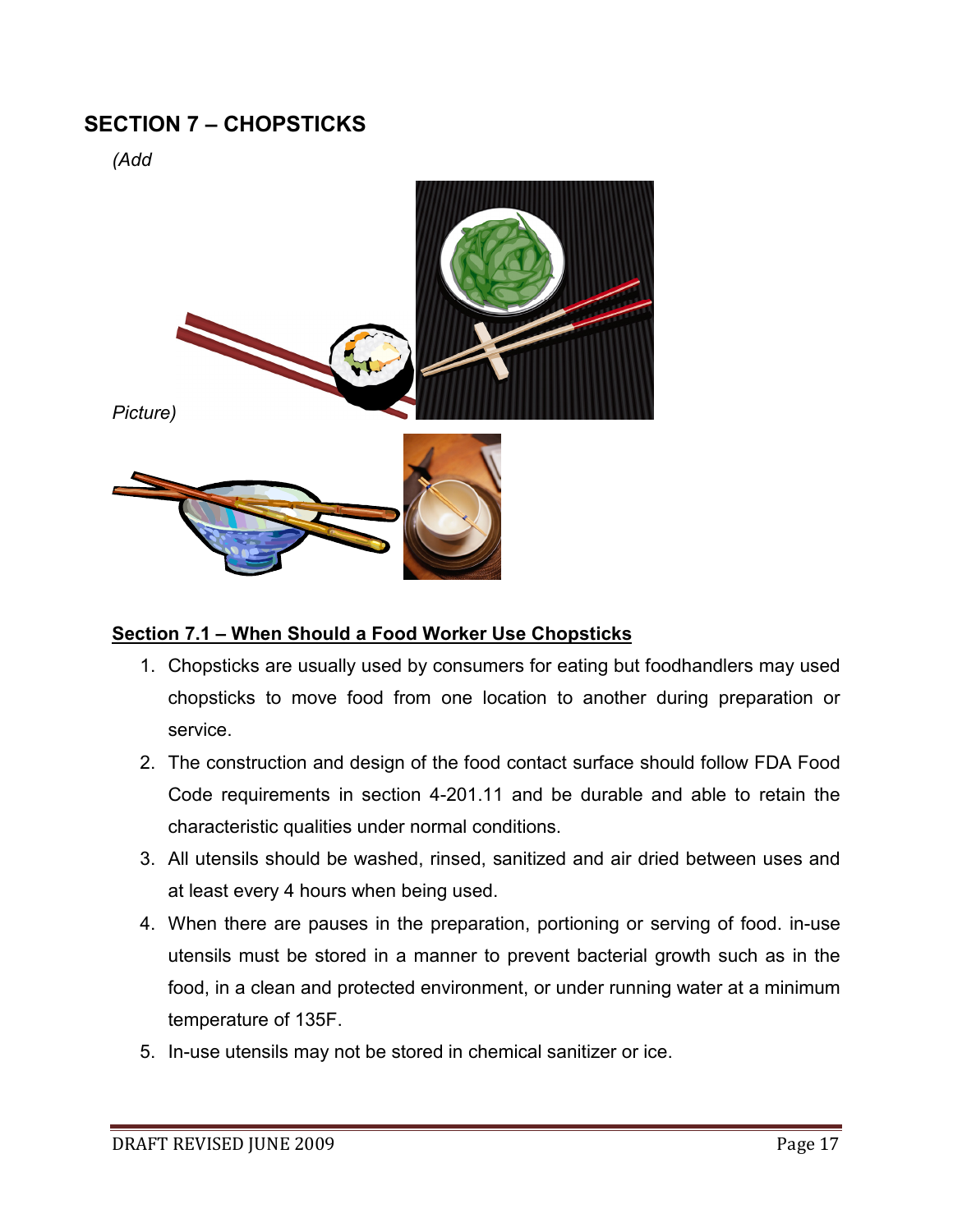#### **Section 7.2 - Using Chopsticks**

- 1. Chopsticks may be an alternative to handling food with bare hands.
- 2. Chopsticks should be used for a specific task specific.
- 3. Chopsticks constructed to be a multi-use item must be washed, rinsed & sanitized between different tasks.
- 4. Chopsticks designed and intended for single-use only must be discarded after each use.
- 5. Chopstickes may be used as a stand alone tool or in conjunction with another barrier such as gloves.

## **SECTION 8 – TOOTHPICKS**

*(Add Picture)* 

#### **Section 8.1 – When Should a Food Worker Use Toothpicks**

- 1. Toothpicks are typically used by foodhandlers to prevent bare hand contact with ready-to-eat foods such as hors devours, but toothpicks are also used to hold stacked/layered sandwiches or other items together and/or upright.
- 2. The construction and design of the food contact surface should follow FDA Food Code requirements in section 4-201.11 and be durable and able to retain the characteristic qualities under normal conditions.
- 3. All utensils should be washed, rinsed, sanitized and air dried between uses and at least every 4 hours when being used.

#### **Section 8.2 - Using Toothpicks**

- 1. Toothpicks should be placed in food, by staff, prior to service or presented/provided to consumer in a manner that will prevent possible contamination of the food contact portion of the toothpick, such as, upright in a small/slender glass or container.
- 2. Toothpicks are usually designed to be single-use item and must be discarded after use.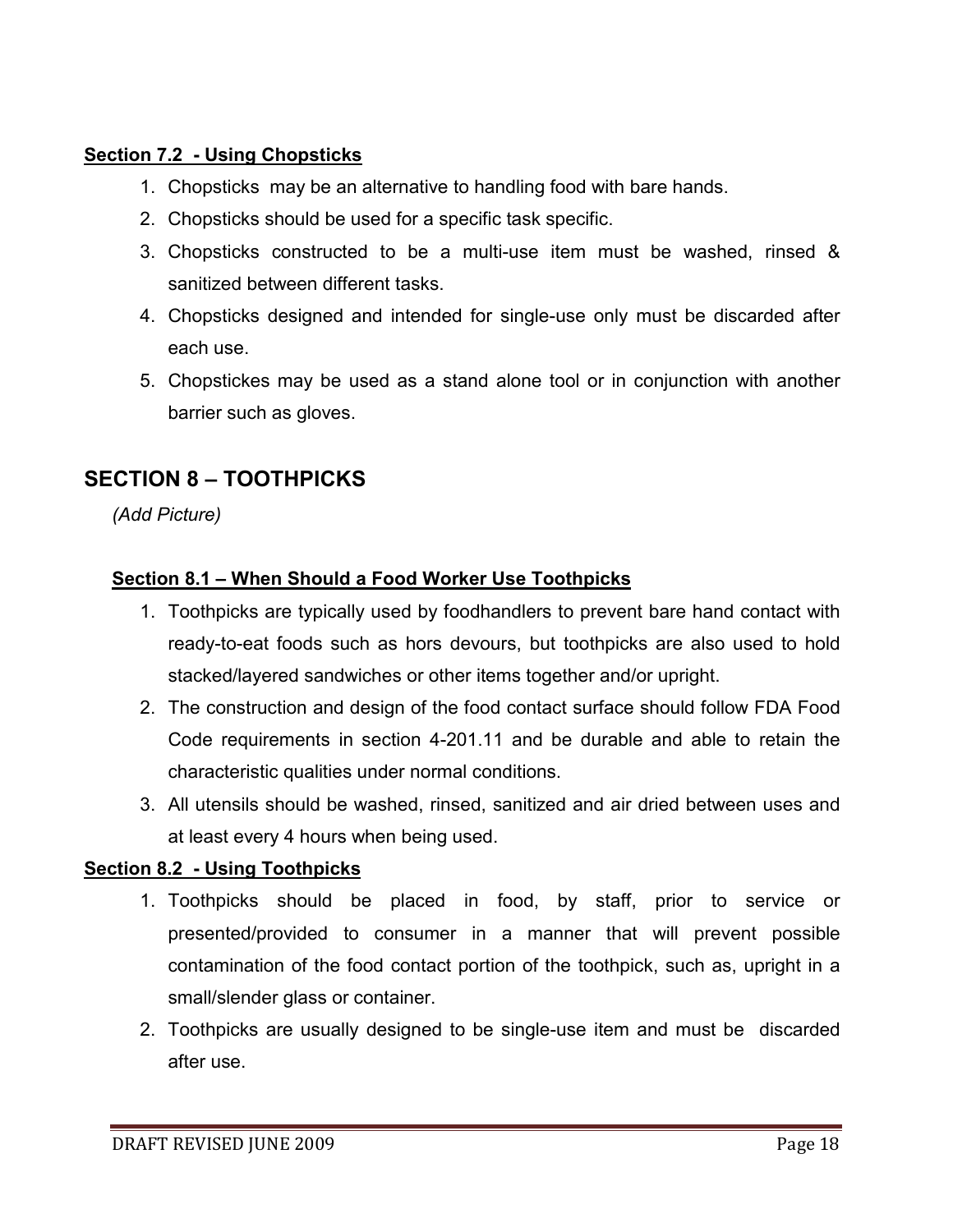3. If designed to be multi-use, toothpicks must be washed, rinsed & sanitized between tasks.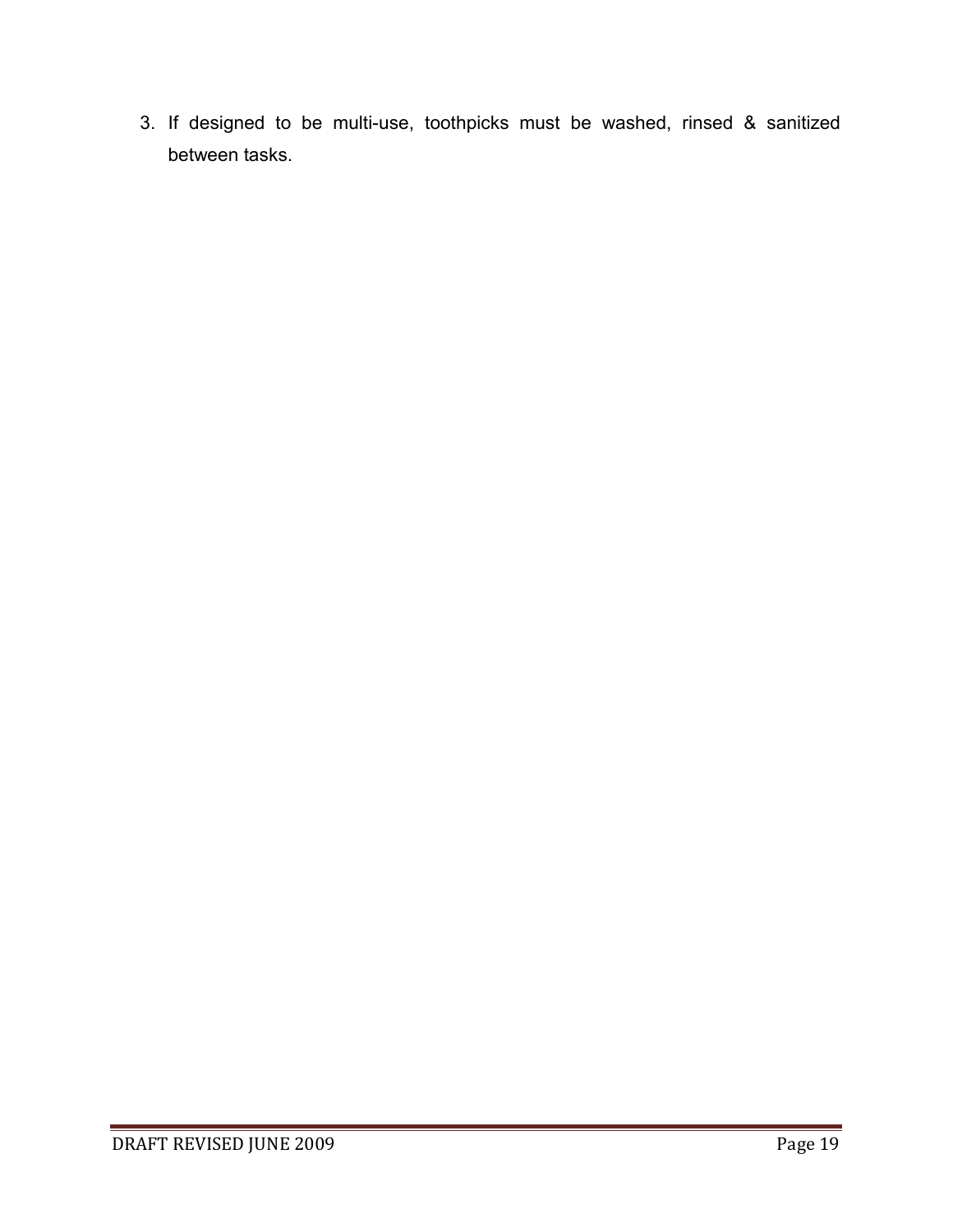# *Frequently Asked Questions*

This section can be used to address common questions that occur ?

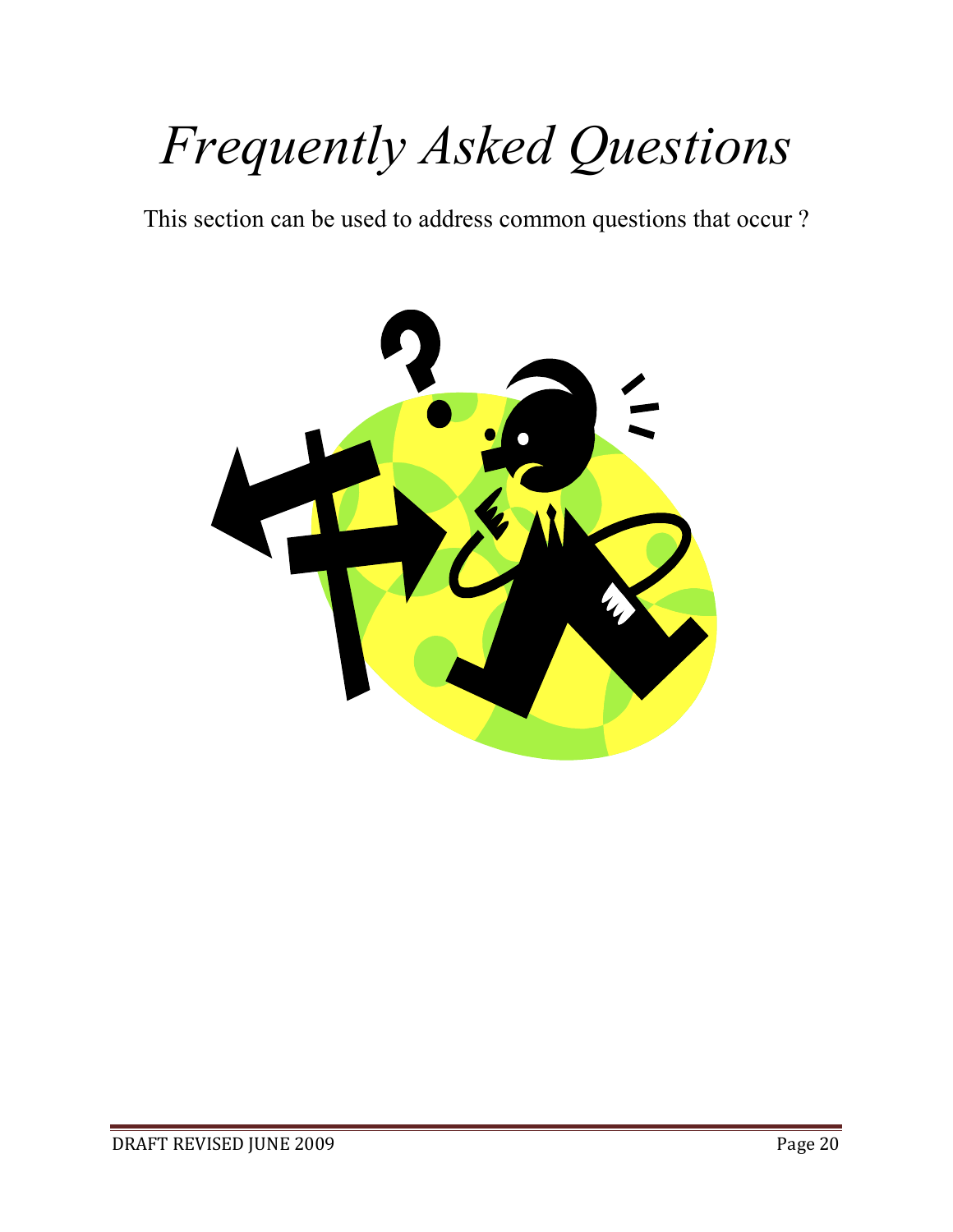# *Appendix / Tools*

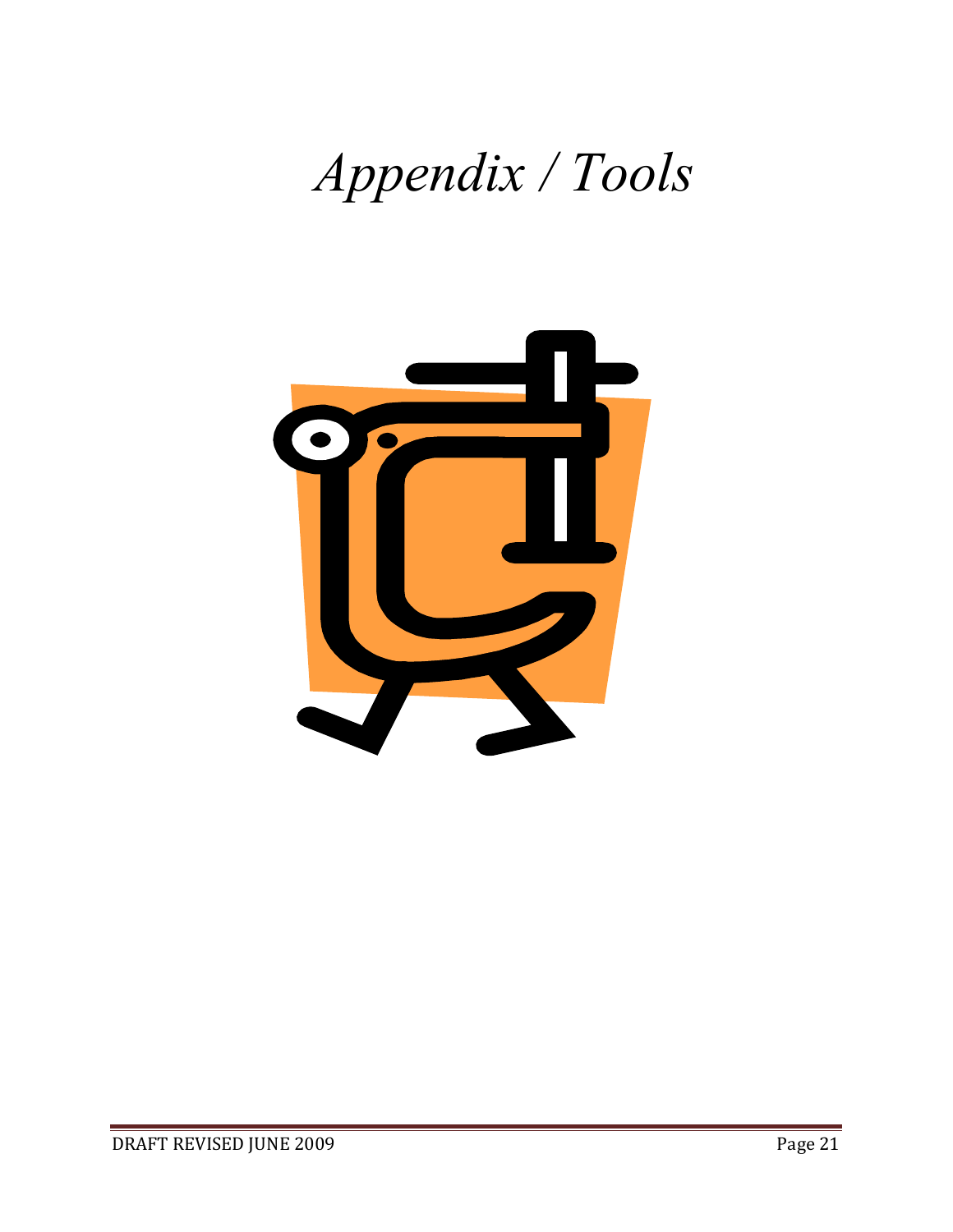

#### **2005 Model Food Code sections applicable to Barriers to Bare Hand Contact.**

#### **1-2 DEFINITIONS**

1-201 – Applicability and Terms Defined Ready-to-Eat Food Utensil

#### **2-3 PERSONAL CLEANLINESS**

2-301 Hands and Arms 2-301.11 Clean Condition Fingernails (refers to glove use) 2-301.12 Cleaning Procedure 2-301.14 When to Wash (refers to glove use) 2-301.15 Where to Wash

#### **3-3 PROTECTION FROM CONTAMINATION AFTER RECEIVING**

Preventing Contamination by Employees 3-301.11 Preventing Contamination from Hands (refers to deli tissue, spatulas, tongs, single-use gloves, or dispensing equipment 3-301.11(B) Preventing contamination from hands

#### **PREVENTING CONTAMINATION FROM EQUIPMENT, UTENSILS, AND LINENS**

3-304.11 – Food Contact with Equipment and Utensil

3-304.12 In-use utensils, between-use storage

3-304.15 – Gloves, Use Limitation

3-304.16 Using clean tableware for second portions and refills

3-502.12 Reduce oxygen packaging, criteria

 $3-502.12(B)$  (5)(a) (prohibits bare hand contact)

3-801.11 Pasteurized Foods, prohibited re-service and prohibited food

3-801.11(F)(3)(b) ( prohibits bare hand contact)

#### **4-1 MATERIALS FOR CONSTRUCTION AND REPAIR**

Single-Service and Single Use

4-101.17 Wood, use limitations

4-102.11 Characteristics (single-service and single use

- 4-102.11 Characteristics
- 4-2 Design and Constructions
- 4-201.11 Equipment and utensils

4-205.10 Food Equipment, certification and classification

4-302.11 Utensils, consumer self-service

4-502.11 Single-service and single-use, required

4-502.13 Single-service and single-use, use limitations

4-6 Cleaning of Equipment and utensils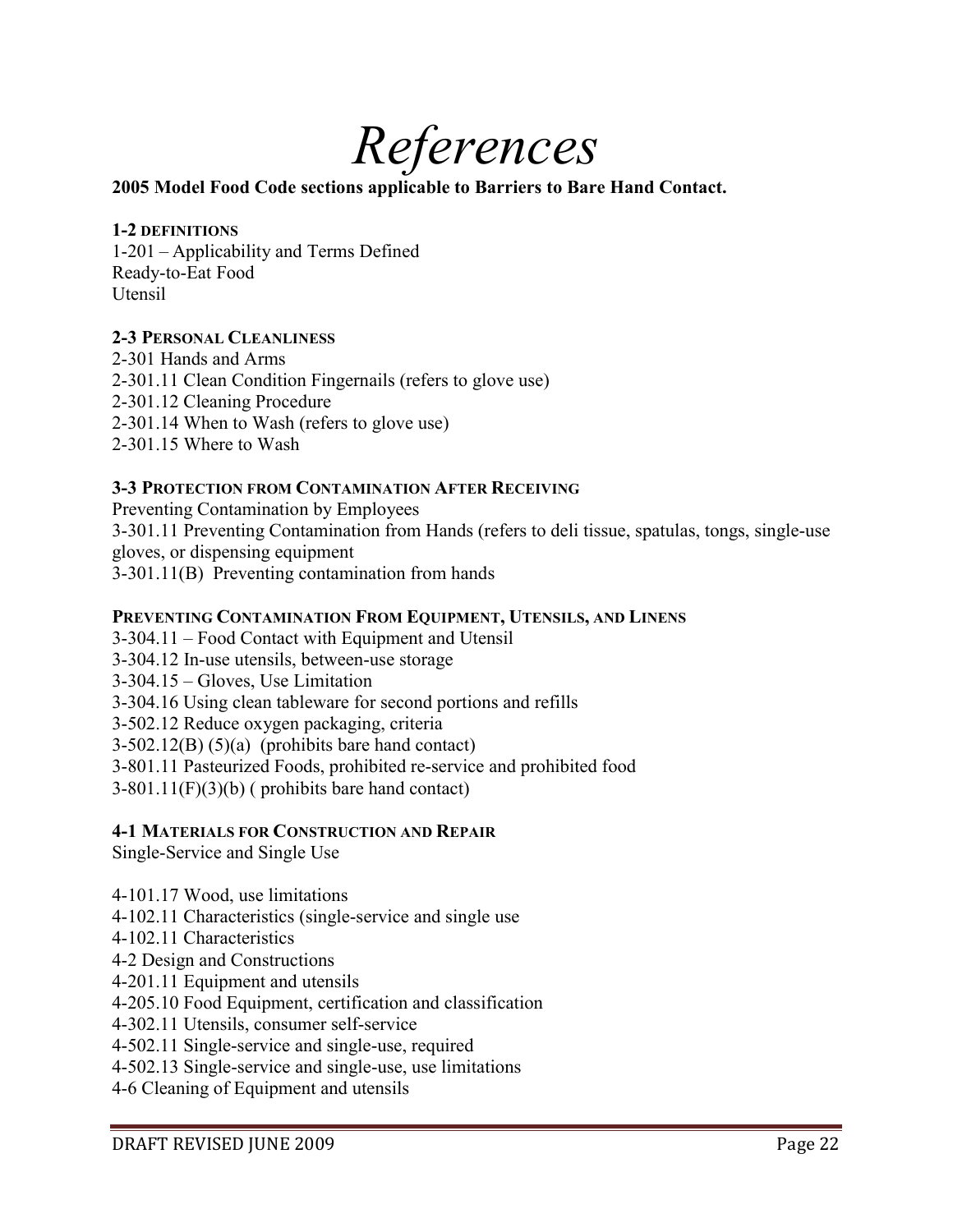- 4-7 Sanitization of equipment and utensils
- 4-9 Protection of clean items

#### **4-9 PROTECTION OF CLEAN ITEMS**

Storing

4-903.11 – Equipment, Utensils, Linens, and Single Service and Single Use Articles

Annex 3: Public Heath Reasons/Administrative Guidelines:

Each Code Section will have back ground information or guidance in this Section of the Food Code.